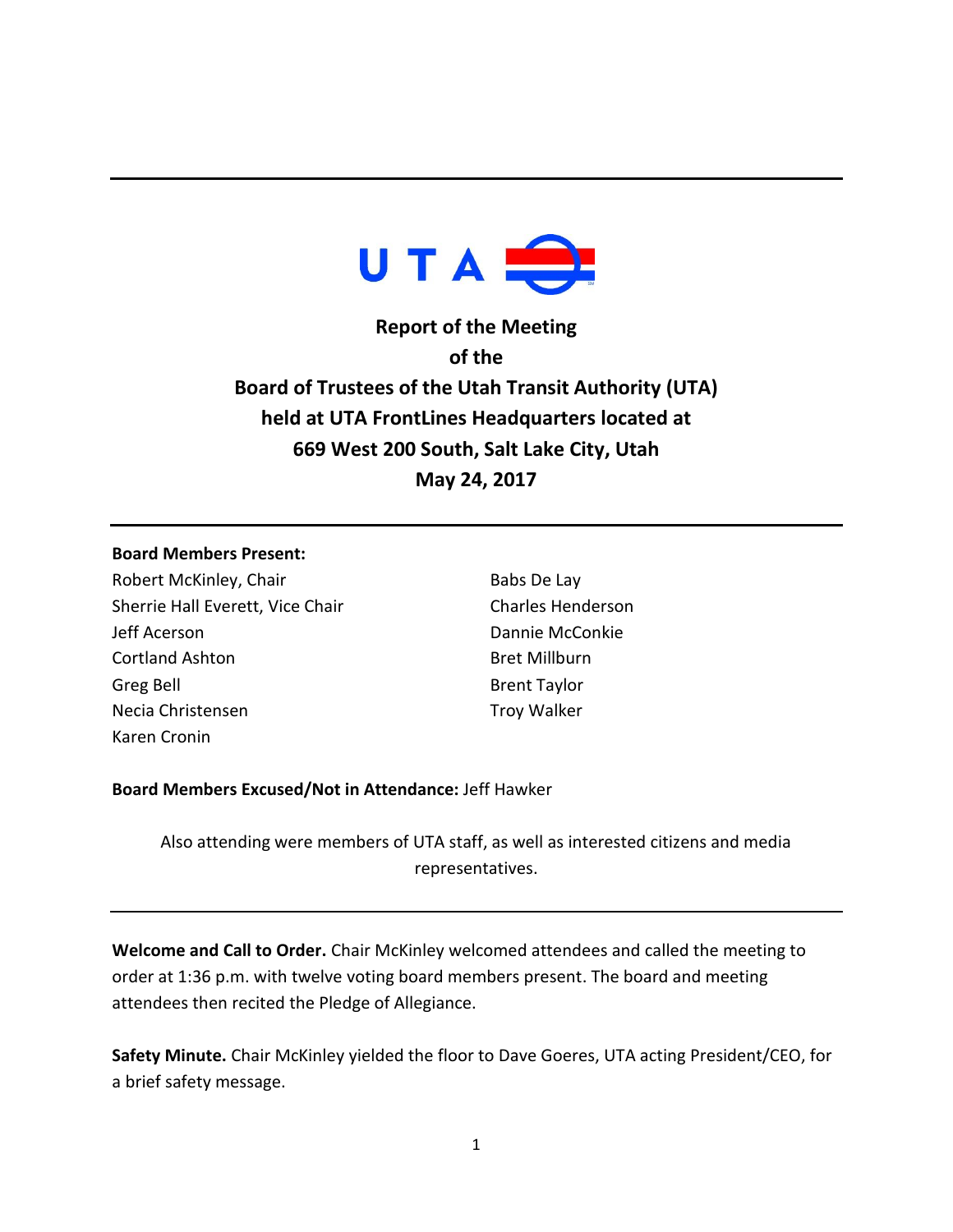**General Public Comment Period.** Public comment was given by Tammi Diaz and George Chapman.

### **Presentations/Informational Items.**

**Overview of the Board Workshop to be Held on June 2-3, 2017.** Trustee Henderson introduced Dan Adams from The Langdon Group. Mr. Adams will be facilitating the board workshop in June. Mr. Adams delivered a brief overview of the approach the board can expect during the workshop.

Trustee Taylor asked if governance would be included on the agenda of the workshop. Trustee Henderson indicated that there is time allocated to that topic on the agenda and said he would have a conversation with Trustee Taylor prior to the workshop.

**Special Presentation to Kathy Fellows and Rachel Staheli.** Chair McKinley recognized Kathy Fellows and Rachel Staheli – two riders who helped stop a bus when it began rolling while its operator was outside the vehicle assessing a mechanical issue. A motion that any citizen who saves a life on a UTA vehicle receive a lifetime pass on UTA was made by Trustee De Lay and seconded by Trustee Walker. The motion carried by unanimous consent.

**President/CEO Report.** Mr. Goeres, as acting President/CEO, delivered a report on the following topics:

- UTA's Rider's License
- Proposition 1
- State of good repair work on 700 South
- Cyber security

Chair McKinley indicated that his law firm has done some work for Stadler Rail (Stadler), one of the potential parties in the contemplated Clearfield transaction. He further stated that he had no personal involvement with his firm's work for Stadler and no financial interest in it. He recused himself from discussion and voting on the matter and asked Vice Chair Everett to assume control of the meeting.

## **Resolution: R2017-05-01: Clearfield Conditional Approval.**

**Presentation of Item.** Vice Chair Everett outlined the process that has taken place to date relative to this item. Jayme Blakesley, UTA General Counsel, shared background regarding the potential conflict of a former board member linked to that former board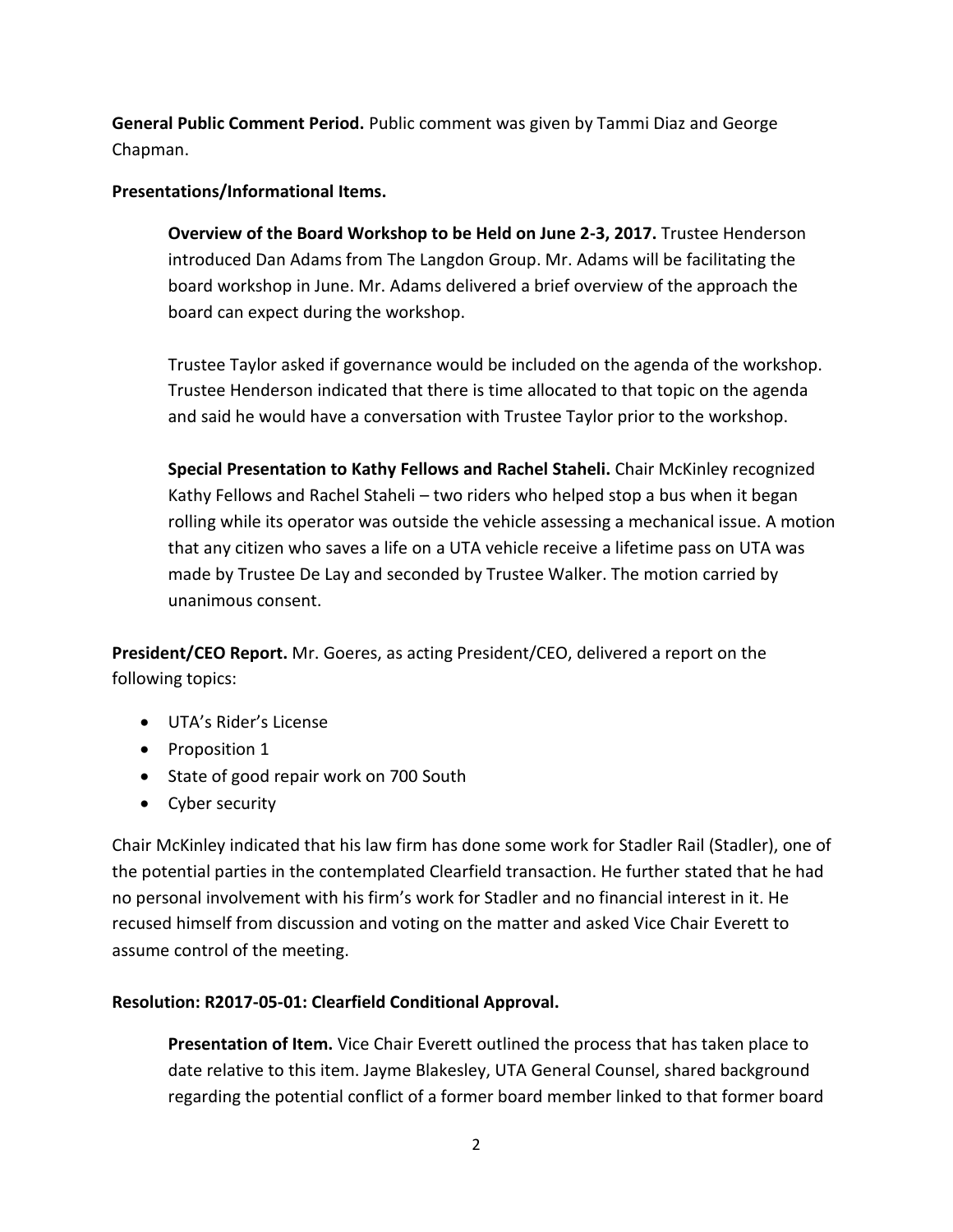member's business relationship with Stadler. Mr. Blakesley referenced Utah law and UTA policy related to the potential conflict. He also noted that some of the items the U.S. Attorney reviewed prior to signing the non-prosecution agreement in April related to property transactions and the conflicts of interest of board members. Mr. Blakesley then outlined from a legal perspective actions UTA has taken on the Clearfield transaction conflict of interest concern which include sending letters to Clearfield City (Clearfield), Davis County, and Stadler asking if any current or former UTA officials were involved in the proposed transaction; meeting in-person with Stadler's counsel (Mr. Blakesley read an email from Lucy Andre, counsel for Stadler, who confirmed former UTA board member Sheldon Killpack is involved in Stadler's pre-construction work and may be involved in the actual construction work); and contacting the U.S. Attorney's office. Questions were posed by the board and answered by Mr. Blakesley.

Mr. Blakesley concluded by stating that Mr. Killpack became acquainted with Stadler officials in 2015 when he took a non-UTA trip to Switzerland while serving on the UTA board but added that no business relationship was formed at that time; that Mr. Killpack resigned from the UTA board in 2015; that more than a year passed between the time of Mr. Killpack's resignation and the time he became involved in a business relationship with Stadler; that no other UTA officials are involved in the proposed Clearfield transaction; and that no violations of law or policy have taken place.

Paul Drake, UTA Senior Manager of Real Estate and Transit-Oriented Development, delivered a presentation on the proposed sale of the Clearfield Station property. Mr. Drake indicated actions before the board today include 1) providing consent for Clearfield to seek entitlements on 28.25 acres at the site and 2) providing conditional approval on the sale of the 28.25 acres and an option on an additional 8.75 acres. The conditional approval is designed to protect UTA's interests until the specified conditions are met. The presentation included a table of trade-offs based on two hypothetical scenarios at the site if 1) the property is sold to Clearfield or 2) retained by UTA for transit-oriented development. Questions on the numbers in table, including questions on the rows labeled "Jobs/Residents" and "Land Value," were posed by the board and answered by Mr. Drake. Steve Meyer, UTA Capital Development Director, answered questions about the initial purchase of the property. Mr. Drake concluded by summarizing the conditions required for conditional approval. Additional questions were posed by the board and answered by Mr. Drake. Trustee Bell asked that the property be evaluated to determine if there are legitimate UTA uses for the remnant parcels.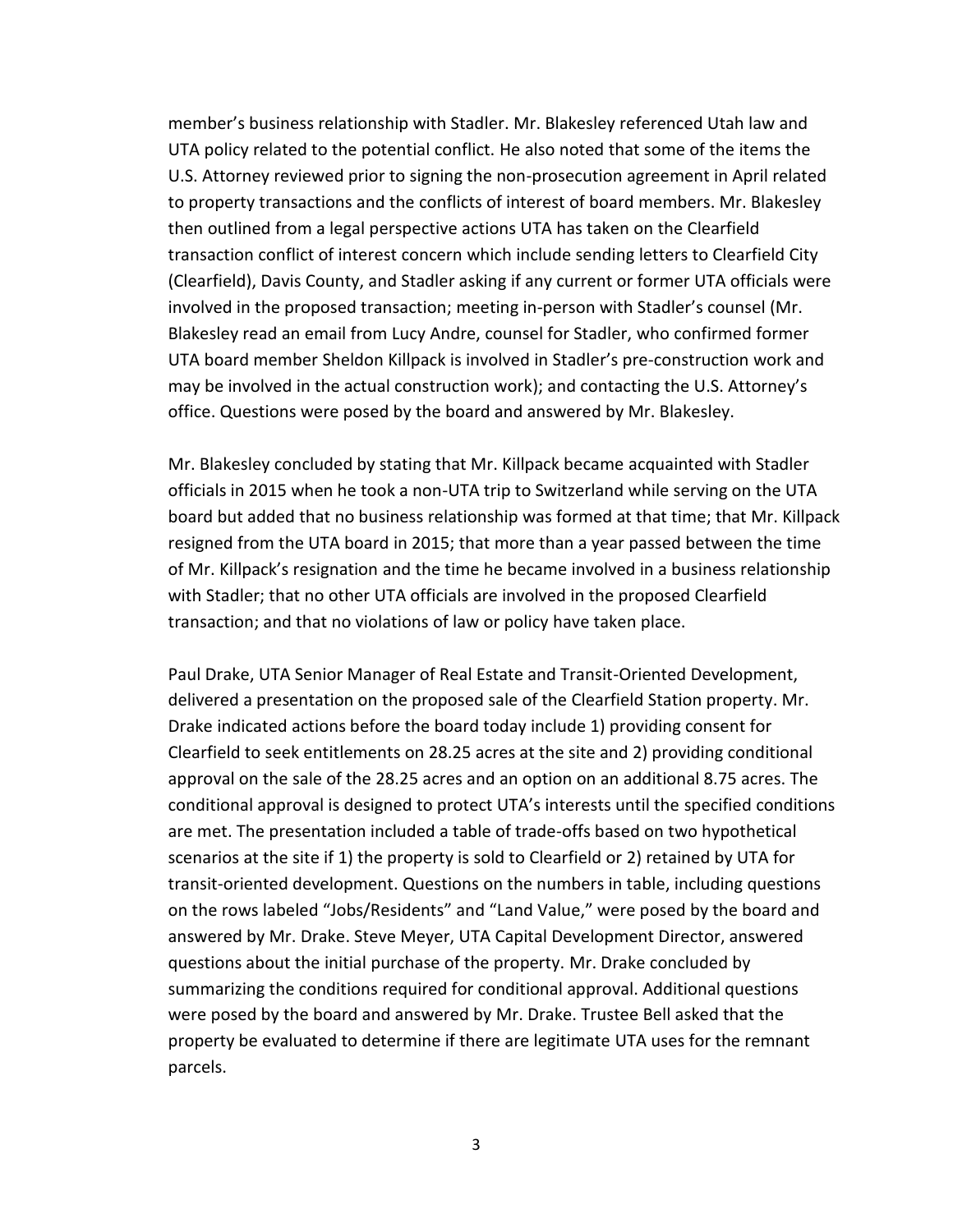Vice Chair Everett asked about the designation of remnant property versus surplus property. Mr. Blakesley indicated the property slated for sale to Clearfield needs to be removed from the transit-oriented development program and declared surplus prior to the sale. He added that the property in question is being considered for surplus status only because of the purchase request from Clearfield.

Trustee Walker requested adding a condition to the conditional agreement regarding the future zoning of the remnant properties, including zoning for high-density use. Trustee Taylor concurred with Trustee Walker. Trustee Ashton suggested negotiating a repurchase agreement or conditional restriction on the property allowing UTA the right of first refusal should Stadler vacate the property. Trustee Bell agreed with Trustee Ashton. Trustee Bell then expressed discomfort with the two disparate appraisal values and suggested a "highest and best use" study be included in the third appraisal which is currently in process. He further expressed concern that the property has not been listed on the open market to ascertain its true market value. Trustee Cronin remarked that the property is not being surplused by the city government definition of surplus (land no longer needed by the city), but rather is being sold as part of a loosely defined partnership relationship with Clearfield. She remarked that this sale would set a precedent for land UTA owns in other cities and recommended proceeding with carefully considered, "fiscally-minded" action. Trustee Christensen reminded the board that UTA is charged with working with the individual communities it serves to achieve the results they want and the public sentiment in Clearfield was clearly supportive of the land sale to Stadler.

Mayor Mark Stephens of Clearfield City addressed the board. He spoke in support of the sale and to some specific concerns raised by the board, including Clearfield's intent for zoning and development on UTA's remnant parcels.

**Public Input.** Online comments were compiled and distributed to the board prior to the meeting. Matt Sibul, in the capacity of acting secretary to the board, stated that a total of 71 comments were received online and that seventy percent were in favor, twenty percent were opposed, and ten percent were neutral to the resolution. Mr. Sibul then noted that the sixteen comments were received from a broad cross-section of residents, business owners, and educational institution officials at the board's May 10, 2017, public meeting in Clearfield and that all comments were supportive of the Stadler project. Following Mr. Sibul's summary, in-person comment was given by Mike Bouwhuis representing the Davis Technical College and George Chapman.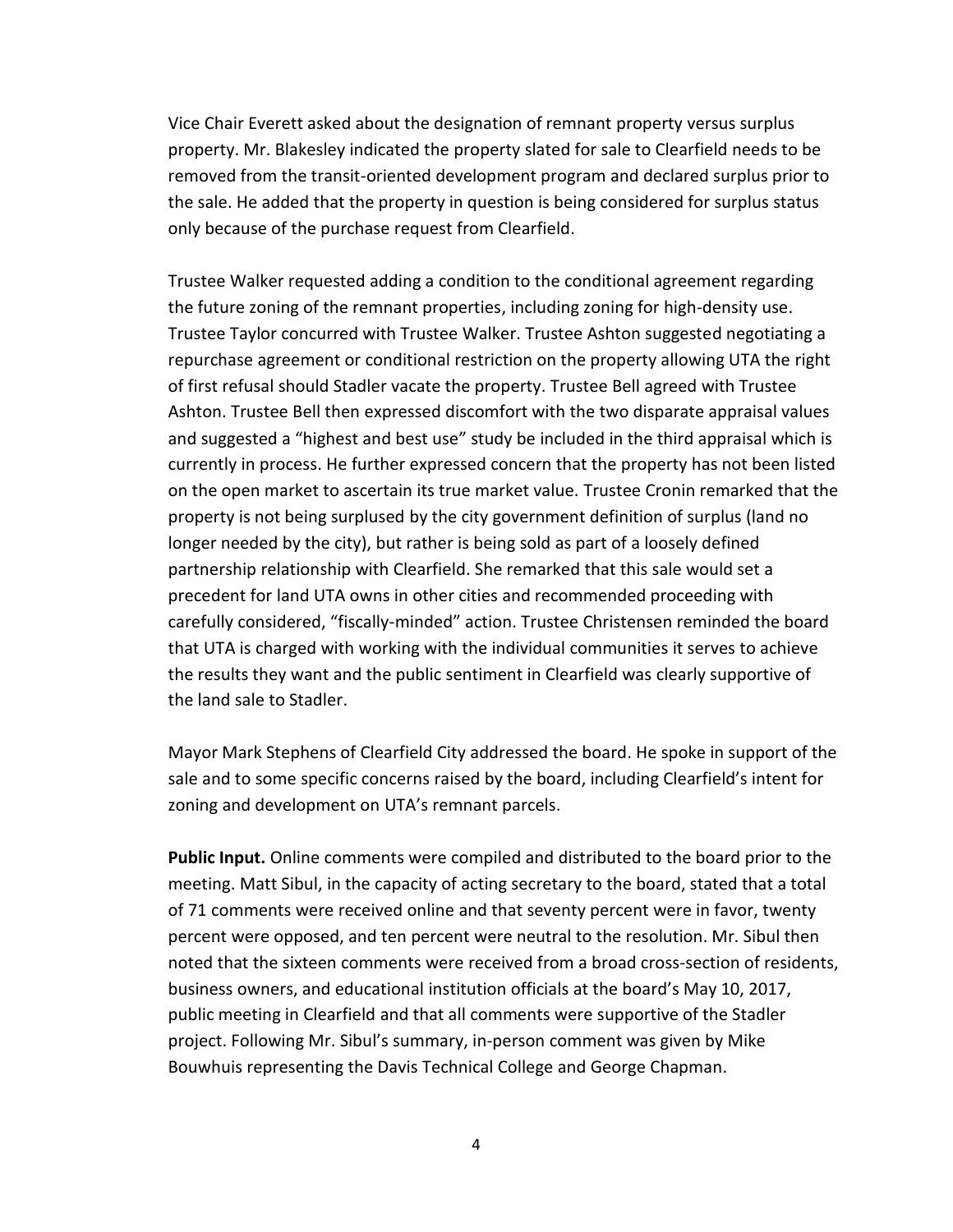**Board Discussion and Decision/Action.** Discussion ensued. Trustee Bell opined that there is a public relations issue with former board member Sheldon Killpack's involvement with Stadler, particularly since his initial introduction to company representatives took place when he was actively serving on UTA's board. Still, Trustee Bell expressed general support for the property sale. Trustee Cronin asked about the assumptions in the trade-offs slide in Mr. Drake's presentation. Mr. Drake responded that the projections assumed strong city and market support and were intended to contrast optimal scenario possibilities on the site. Following a question from Trustee Millburn, Mr. Drake clarified that all the projections in the trade-off slide were calculated using UTA's current transit-oriented development guidelines. Additional questions were posed by the board and answered by Mr. Drake. Trustee Millburn voiced support for the sale. Trustee Taylor said he was not ready to vote in favor of the property sale because job creation and economic development are not in UTA's purview and that trustees, as representatives of the taxpayers, should be focused on getting the best value for the property. He expressed discomfort with the selling the land directly to Clearfield without a bidding process, having a site plan that does not qualify as a transitoriented development, and not having the third appraisal in-hand. Trustee Taylor suggested alternatives of selling the property at the higher appraisal value with Clearfield funding the purchase from the community development area (CDA) it has in place or recovering funding through zoning changes on the remnant parcels agreed to in the final contract with Clearfield.

Trustee Henderson left the meeting at 3:31 p.m.

A motion to approve the resolution was made by Trustee Christensen and seconded by Trustee Millburn. Mr. Blakesley clarified that the resolution entails removing the property from the TOD program, changing the property designation to surplus, and approving the conditional sale of the property to Clearfield City (including the sale of option to purchase the additional 8.75 acres). Mr. Blakesley then outlined the conditions that would be included in the conditional approval. Discussion ensued. Trustee De Lay expressed dissatisfaction with the zoning, platting, and pricing of the property given the health of the current market. An amendment to the initial motion to include the negotiation of minimum building heights as part of the conditions in the conditional agreement was proposed by Trustee Walker. The amendment was accepted by Trustee Christensen. An amendment to the initial motion to include a reversionary conditions for the property was made by Trustee Ashton. The amendment was accepted by Trustee Christensen. Mr. Blakesley restated the amended motion which was to approve the resolution as drafted with the addition of 1) the inclusion of a reversionary measure for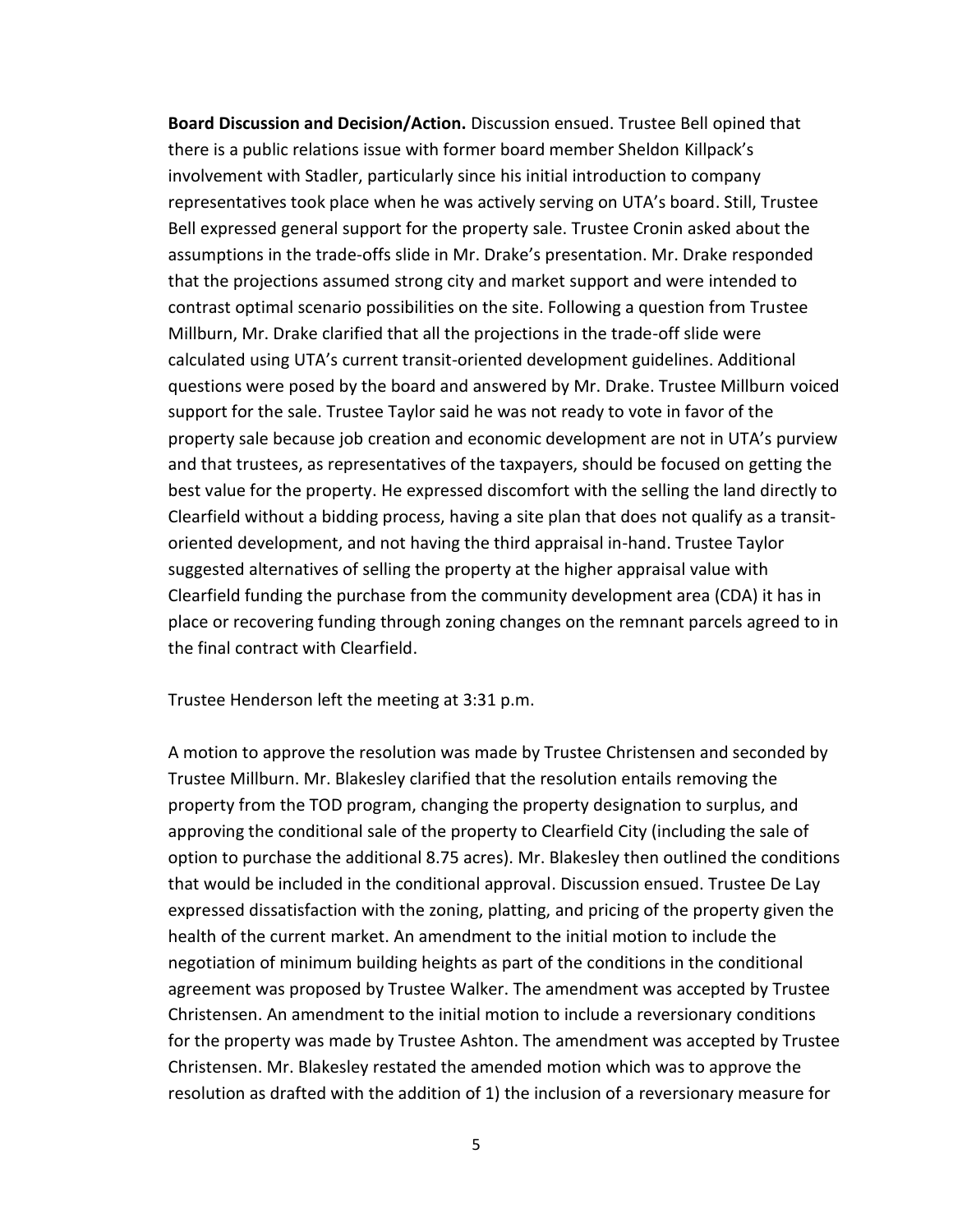the property to return to UTA if the contemplated sale is not completed, or that UTA be given a right of first refusal on the property if the contemplated sale is completed and Stadler abandons the property in the future, and 2) the inclusion of a requirement to negotiate with Clearfield a minimum building height on UTA's remnant parcels. Trustee Bell moved for a division of the motion and requested votes on each amendment. Vice Chair Everett called for a vote on Trustee Walker's amendment. The amendment carried by majority consent with nine aye votes from Trustees McConkie, Christensen, Taylor, Acerson, Walker, Everett, Bell, Millburn, and Ashton; one nay vote from Trustee De Lay; and one abstention from Chair McKinley. Vice Chair Everett called for a vote on Trustee Ashton's amendment. The amendment carried by majority consent with nine aye votes from Trustees McConkie, Christensen, Taylor, Acerson, Walker, Everett, Bell, Millburn, and Ashton; one nay vote from Trustee De Lay; and one abstention from Chair McKinley. Further discussion ensued. Trustee Bell asked if Clearfield has made public the price it will be offering to Stadler on the land. Trustee Millburn responded that Clearfield has not. Vice Chair Everett called for a vote on the amended motion. The amended motion was approved by majority consent with eight aye votes from Trustees McConkie, Christensen, Acerson, Walker, Everett, Bell, Millburn, and Ashton; two nay votes from Trustees Taylor and De Lay; and one abstention from Chair McKinley.

Vice Chair Everett declared a short recess at 4:02 p.m.

Chair McKinley resumed control and reconvened the meeting at 4:11 p.m.

# **Resolution: R2017-05-02: BP 4.1.10 – Code of Conduct Proposed Revision and Financial Disclosure Process.**

**Presentation of Item.** Chair McKinley stated that 1) the submission of code of conduct forms is required by state law and those documents are considered public and 2) the financial disclosure forms are required by policy and are considered confidential. Mr. Blakesley referenced the federal and state laws related to the code of conduct forms. He then stated that the reason UTA has an elevated standard regarding financial disclosures is to assist in identifying actual or potential conflicts of interest. Mr. Blakesley said UTA's disclosure process is modeled after the federal disclosure process. He added that federal financial disclosure forms are considered personal and confidential.

Riana De Villiers, UTA Chief of Internal Audit, delivered a presentation on the 2016 and 2017 financial disclosures processes and proposed changes to the 2017 process. Trustee Taylor disclosed that he owns a student housing condominium in Provo near the Provo Orem bus rapid transit line currently under construction. He mentioned that a decision regarding how to manage the conflict is pending. Trustee De Lay disclosed conflicts with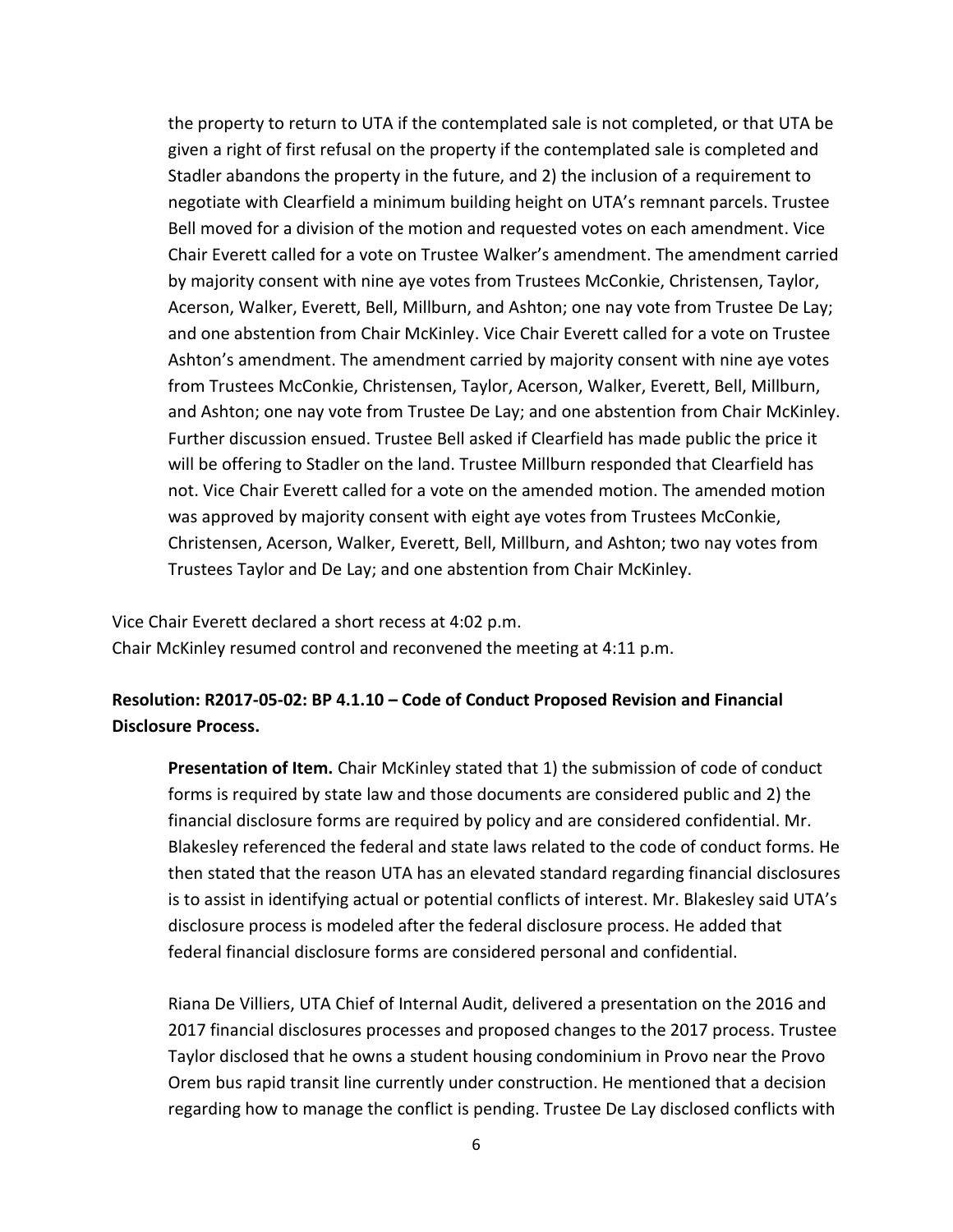her personal residence and an investment property she owns across the street from the Clark Planetarium in downtown Salt Lake City. Mr. Blakesley stated that the location of a personal residence is not considered for purposes of determining conflicts of interest; however, conflicts identified with an investment property require either divestiture of the asset or recusal from voting on topics impacting the asset. Mr. Blakesley added that conflicts are defined as investments within 0.5 miles of a transit station or permanent transit line (bus or rail) and noted that the distance of 0.5 miles is an industry standard. Trustee Taylor opined that he does not agree with the process for determining property conflicts. Trustee Bell suggested that the policy be updated to require disclosure but still allow the disclosing trustee to vote and also to incorporate a provision that the board can vote to require recusal from any trustee with conflicts on case-by-case basis. Mr. Blakesley countered that the state code prohibits board members from voting on anything that would impact their private economic interests. Trustee Taylor proposed that the type of property (raw ground vs. developed property) be considered. Mr. Blakesley mentioned a Denver study examining properties near transit rail lines that showed an overwhelming increase in property value near those lines. He added that properties located near permanent transit lines realize an increase in both value and return on investment. Trustee Ashton disclosed that he owns two properties near ski resorts in the Cottonwood canyons and that clarification is needed on whether these properties present a conflict. When the discussion concluded, Ms. De Villiers finished her presentation. Ruth Hawe, UTA Senior Counsel, provided a summary of proposed changes to the board's financial disclosure form.

Trustees Taylor and Bell expressed sentiments that the proposed changes are excessive, especially those pertaining to travel. Trustee Christensen said the form is "onerous" and requested an electronic option be made available. Chair McKinley suggested referring the policy to the Stakeholder and Government Relations Committee for review with a charge to bring it back to the board for the June board meeting. Mr. Blakesley asked that whatever the board decides, it reaffirm its commitment to transparency. Trustee Taylor recommended constructing the form so it can be disclosed publicly and/or having the disclosure submissions reviewed by a third party.

Trustee Acerson left the meeting at 4:37 p.m.

**Public Input.** No in-person comment was given.

**Board Discussion and Decision/Action.** Brief discussion ensued. Questions were posed by the board and answered by staff.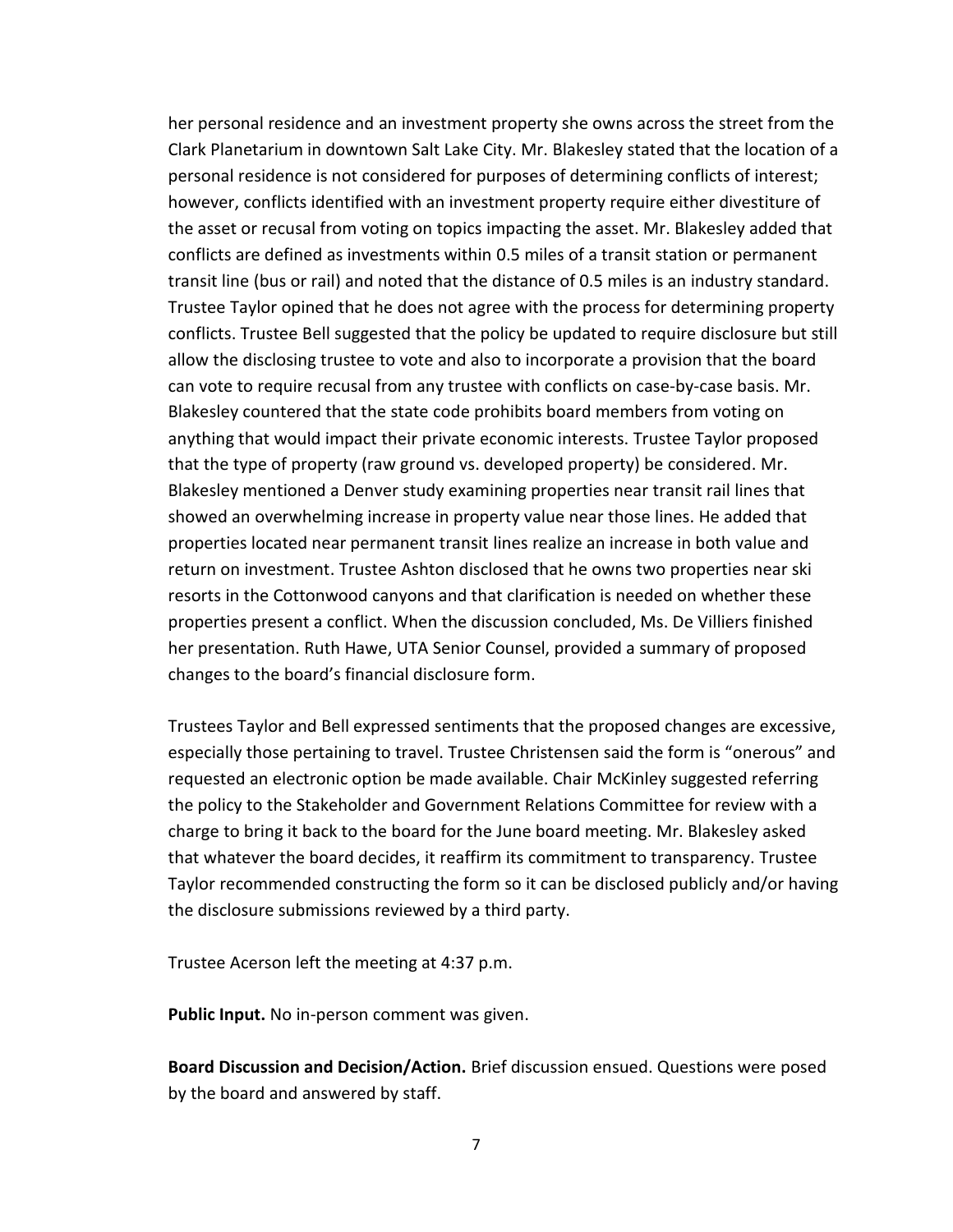A motion to table the resolution for committee review prior to the June board meeting was made by Trustee Millburn and seconded by Trustee Christensen. The motion carried by unanimous consent.

### **Provo Orem TRIP Property Report.**

**Presentation of Item.** Chair McKinley stated that the property acquisition team was previously authorized to initiate eminent domain proceedings on several properties along the Provo Orem Transportation Improvement Project (TRIP) alignment. Steve Meyer, UTA Capital Development Director, said staff is recommending approval for the initiation of eminent domain proceedings on eleven additional properties. Discussion ensued. Mr. Blakesley stated his preference that the approval be made by resolution and ultimately suggested the request be made by resolution and addressed during the board workshop on June 2-3, 2017.

**Public Input.** No comments were received online. In-person comment was given by George Chapman.

**Board Discussion and Decision/Action.** Brief discussion ensued. A motion to table the item and include it as a resolution incorporating all properties on the Provo Orem TRIP (both properties currently approved for the eminent domain process and properties to be added for approval to initiate the eminent domain process) on the June 2-3, 2017, board workshop agenda, was made by Trustee Millburn and seconded by Trustee Walker. The motion carried by unanimous consent.

**Closed Session.** No closed session was held.

**Action Taken Regarding Matters Discussed in Closed Session.** No closed session was held.

**Item(s) for Consent.** Consent items consisted of the following:

- Approval of April 26, 2017 Meeting Report
- Approval of March 22, 2017 Revised Meeting Report
- Approval of April 12, 2017 Meeting Report
- December 2016/January 2017/February 2017 Financial Reports and Dashboard

A motion to approve the consent agenda was made by Trustee Christensen and seconded by Trustee Millburn. The motion carried by unanimous consent.